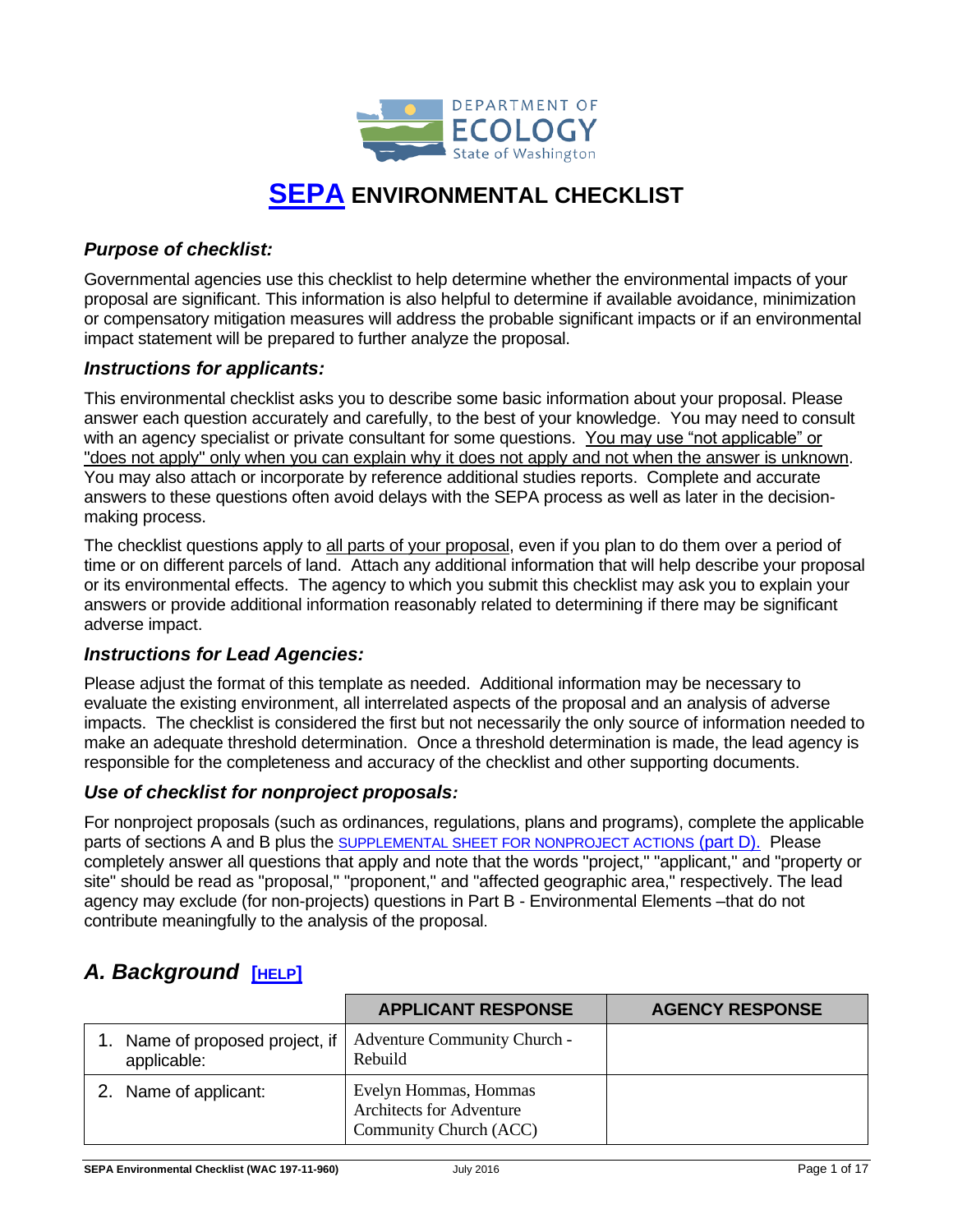|    |                                                                                                                                                                                                                                                                                                                                                                                             | <b>APPLICANT RESPONSE</b>                                                                                                                                                                                                                                                                                                                                                                                                                                             | <b>AGENCY RESPONSE</b> |
|----|---------------------------------------------------------------------------------------------------------------------------------------------------------------------------------------------------------------------------------------------------------------------------------------------------------------------------------------------------------------------------------------------|-----------------------------------------------------------------------------------------------------------------------------------------------------------------------------------------------------------------------------------------------------------------------------------------------------------------------------------------------------------------------------------------------------------------------------------------------------------------------|------------------------|
|    | 3. Address and phone number<br>of applicant and contact<br>person:                                                                                                                                                                                                                                                                                                                          | 27809 NE 49th St.<br>Redmond, WA 98053<br>Arch't contact: Evelyn Hommas<br>425/890-9232<br><b>ACC</b> contact: Jon Griffin<br>206/890-2108                                                                                                                                                                                                                                                                                                                            |                        |
| 4. | Date checklist prepared:                                                                                                                                                                                                                                                                                                                                                                    | 4.2.21, Revised 6.28.21                                                                                                                                                                                                                                                                                                                                                                                                                                               |                        |
| 5. | Agency requesting checklist:                                                                                                                                                                                                                                                                                                                                                                | City of Duvall                                                                                                                                                                                                                                                                                                                                                                                                                                                        |                        |
| 6. | Proposed timing or schedule<br>(including phasing, if<br>applicable):                                                                                                                                                                                                                                                                                                                       | Fall 2021                                                                                                                                                                                                                                                                                                                                                                                                                                                             |                        |
|    | 7. Do you have any plans for<br>future additions, expansion,<br>or further activity related to or<br>connected with this<br>proposal? If yes, explain.                                                                                                                                                                                                                                      | N <sub>o</sub>                                                                                                                                                                                                                                                                                                                                                                                                                                                        |                        |
|    | 8. List any environmental<br>information you know about<br>that has been prepared, or<br>will be prepared, directly<br>related to this proposal.                                                                                                                                                                                                                                            | A geotechnical report by PanGeo<br>has been prepared, dated 12.8.2020                                                                                                                                                                                                                                                                                                                                                                                                 |                        |
|    | 9. Do you know whether<br>applications are pending for<br>governmental approvals of<br>other proposals directly<br>affecting the property<br>covered by your proposal? If<br>yes, explain.                                                                                                                                                                                                  | N <sub>o</sub>                                                                                                                                                                                                                                                                                                                                                                                                                                                        |                        |
|    | 10. List any government<br>approvals or permits that will<br>be needed for your proposal,<br>if known.                                                                                                                                                                                                                                                                                      | Master Use permit<br>Site Plan Review permit<br>Building permit                                                                                                                                                                                                                                                                                                                                                                                                       |                        |
|    | 11. Give brief, complete<br>description of your proposal,<br>including the proposed uses<br>and the size of the project<br>and site. There are several<br>questions later in this<br>checklist that ask you to<br>describe certain aspects of<br>your proposal. You do not<br>need to repeat those<br>answers on this page. (Lead<br>agencies may modify this<br>form to include additional | The project site includes 2 lots of<br>approx. 100'x100' each and<br>separated by a 16' sewer ROW. The<br>total area of the $2$ lots = $20,737$ sf.<br>The church's original sanctuary on<br>the south lot burned down in March,<br>2020. An existing 32'x50'<br>fellowship building remains on the<br>north lot.<br>The proposal is to build a new 2-<br>story sanctuary building with a<br>footprint area of 2665sf at the<br>location of the original building and |                        |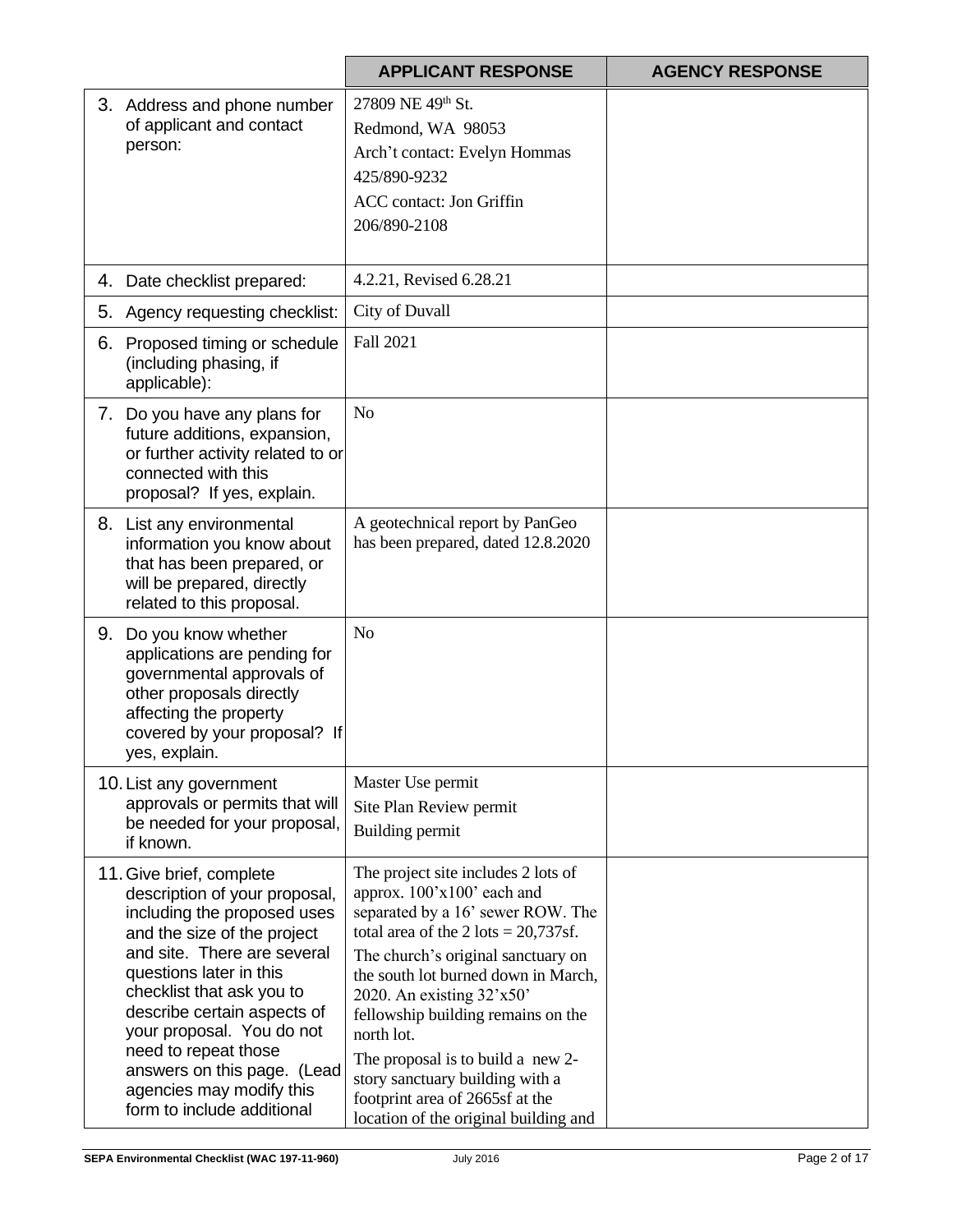|                                                                                                                                                                                                                                                                                                                                                                                                                                                                                                                                                                                                                                                                             | <b>APPLICANT RESPONSE</b>                                                                                                                                                                               | <b>AGENCY RESPONSE</b> |
|-----------------------------------------------------------------------------------------------------------------------------------------------------------------------------------------------------------------------------------------------------------------------------------------------------------------------------------------------------------------------------------------------------------------------------------------------------------------------------------------------------------------------------------------------------------------------------------------------------------------------------------------------------------------------------|---------------------------------------------------------------------------------------------------------------------------------------------------------------------------------------------------------|------------------------|
| specific information on<br>project description.)                                                                                                                                                                                                                                                                                                                                                                                                                                                                                                                                                                                                                            | improve the site throughout with<br>landscaping, paving, and lighting as<br>required by the city of Duvall. No<br>improvements or modifications are<br>proposed to the existing fellowship<br>building. |                        |
| 12. Location of the proposal.<br>Give sufficient information for<br>a person to understand the<br>precise location of your<br>proposed project, including a<br>street address, if any, and<br>section, township, and<br>range, if known. If a<br>proposal would occur over a<br>range of area, provide the<br>range or boundaries of the<br>site(s). Provide a legal<br>description, site plan, vicinity<br>map, and topographic map, if<br>reasonably available. While<br>you should submit any plans<br>required by the agency, you<br>are not required to duplicate<br>maps or detailed plans<br>submitted with any permit<br>applications related to this<br>checklist. | Project address:<br>26632 NE Stella St.<br>Duvall, WA 98019<br>Property fronts: NE Stella St,<br>Broadway Ave. NE, and NE Cherry<br>St.<br>Legal: Duvall plat of Div #1 Lots 1<br>thru 4 & 19 thru 22   |                        |

# *B. Environmental Elements* [[HELP](https://ecology.wa.gov/Regulations-Permits/SEPA/Environmental-review/SEPA-guidance/SEPA-checklist-guidance/SEPA-Checklist-Section-B-Environmental-elements)]

|    |                                                                                                                                                                                                                                                                                           | <b>APPLICANT RESPONSE</b>                                                                     | <b>AGENCY RESPONSE</b> |
|----|-------------------------------------------------------------------------------------------------------------------------------------------------------------------------------------------------------------------------------------------------------------------------------------------|-----------------------------------------------------------------------------------------------|------------------------|
|    | 1. Earth [help]                                                                                                                                                                                                                                                                           |                                                                                               |                        |
| a. | General description of the<br>site: (circle one): Flat, rolling,<br>hilly, steep slopes,<br>mountainous, other                                                                                                                                                                            | Sloping down east to west.                                                                    |                        |
|    | b. What is the steepest slope on<br>the site (approximate percent<br>slope)?                                                                                                                                                                                                              | The middle third slopes up to 30%.<br>The east third and west third are.<br>practically flat. |                        |
| c. | What general types of soils<br>are found on the site (for<br>example, clay, sand, gravel,<br>peat, muck)? If you know the<br>classification of agricultural<br>soils, specify them and note<br>any agricultural land of long-<br>term commercial significance<br>and whether the proposal | 3 to 5-1/2' of fill over Vashion till<br>(sand, silt, and gravel)                             |                        |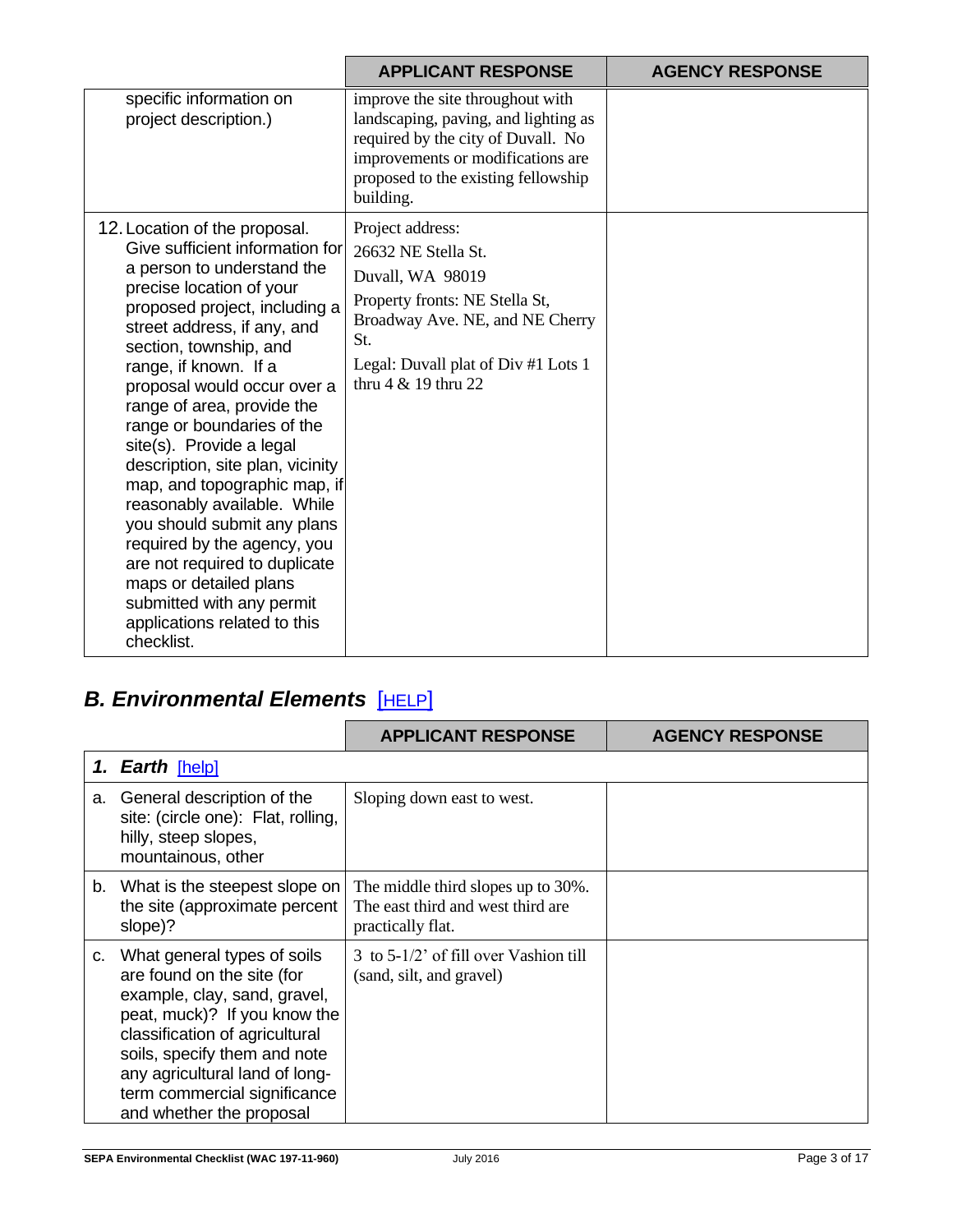|    |                                                                                                                                                                                                                                                  | <b>APPLICANT RESPONSE</b>                                                                                                                                                                                                                                                                                                                                                                                                                                                           | <b>AGENCY RESPONSE</b> |
|----|--------------------------------------------------------------------------------------------------------------------------------------------------------------------------------------------------------------------------------------------------|-------------------------------------------------------------------------------------------------------------------------------------------------------------------------------------------------------------------------------------------------------------------------------------------------------------------------------------------------------------------------------------------------------------------------------------------------------------------------------------|------------------------|
|    | results in removing any of<br>these soils.                                                                                                                                                                                                       |                                                                                                                                                                                                                                                                                                                                                                                                                                                                                     |                        |
|    | d. Are there surface indications<br>or history of unstable soils in<br>the immediate vicinity? If so,<br>describe.                                                                                                                               | No.                                                                                                                                                                                                                                                                                                                                                                                                                                                                                 |                        |
| е. | Describe the purpose, type,<br>total area, and approximate<br>quantities and total affected<br>area of any filling, excavation,<br>and grading proposed.<br>Indicate source of fill.                                                             | The purpose of grading will be to<br>prepare the site for the replaced<br>building, the new paved parking,<br>and the frontage improvements. The<br>expected area of disturbance is 0.71<br>ac and the expected fill is 1,200 cy<br>and the expected cut is 600 cy. Note<br>these numbers have been increased<br>slightly over the plan to account for<br>potential variances in the final<br>design. Source of fill would be an<br>approved off-site source of structural<br>fill. |                        |
| f. | Could erosion occur as a<br>result of clearing,<br>construction, or use? If so,<br>generally describe.                                                                                                                                           | No.                                                                                                                                                                                                                                                                                                                                                                                                                                                                                 |                        |
| g. | About what percent of the site<br>will be covered with<br>impervious surfaces after<br>project construction (for<br>example, asphalt or<br>buildings)?                                                                                           | Approx 80%.                                                                                                                                                                                                                                                                                                                                                                                                                                                                         |                        |
| h. | Proposed measures to<br>reduce or control erosion, or<br>other impacts to the earth, if<br>any:                                                                                                                                                  | See Geotech's report for<br>recommendations.<br>Any erosion during construction will<br>be mitigated by the use of best<br>management practices including the<br>use of silt fencing at the perimeters,<br>hay bales as needed, covering<br>stockpile soil or cut slopes with<br>plastic sheets, etc. Landscaping will<br>provide permanent erosion control.                                                                                                                        |                        |
|    | 2. Air [help]                                                                                                                                                                                                                                    |                                                                                                                                                                                                                                                                                                                                                                                                                                                                                     |                        |
|    | a. What types of emissions to<br>the air would result from the<br>proposal during construction.<br>operation, and maintenance<br>when the project is<br>completed? If any, generally<br>describe and give<br>approximate quantities if<br>known. | None known.                                                                                                                                                                                                                                                                                                                                                                                                                                                                         |                        |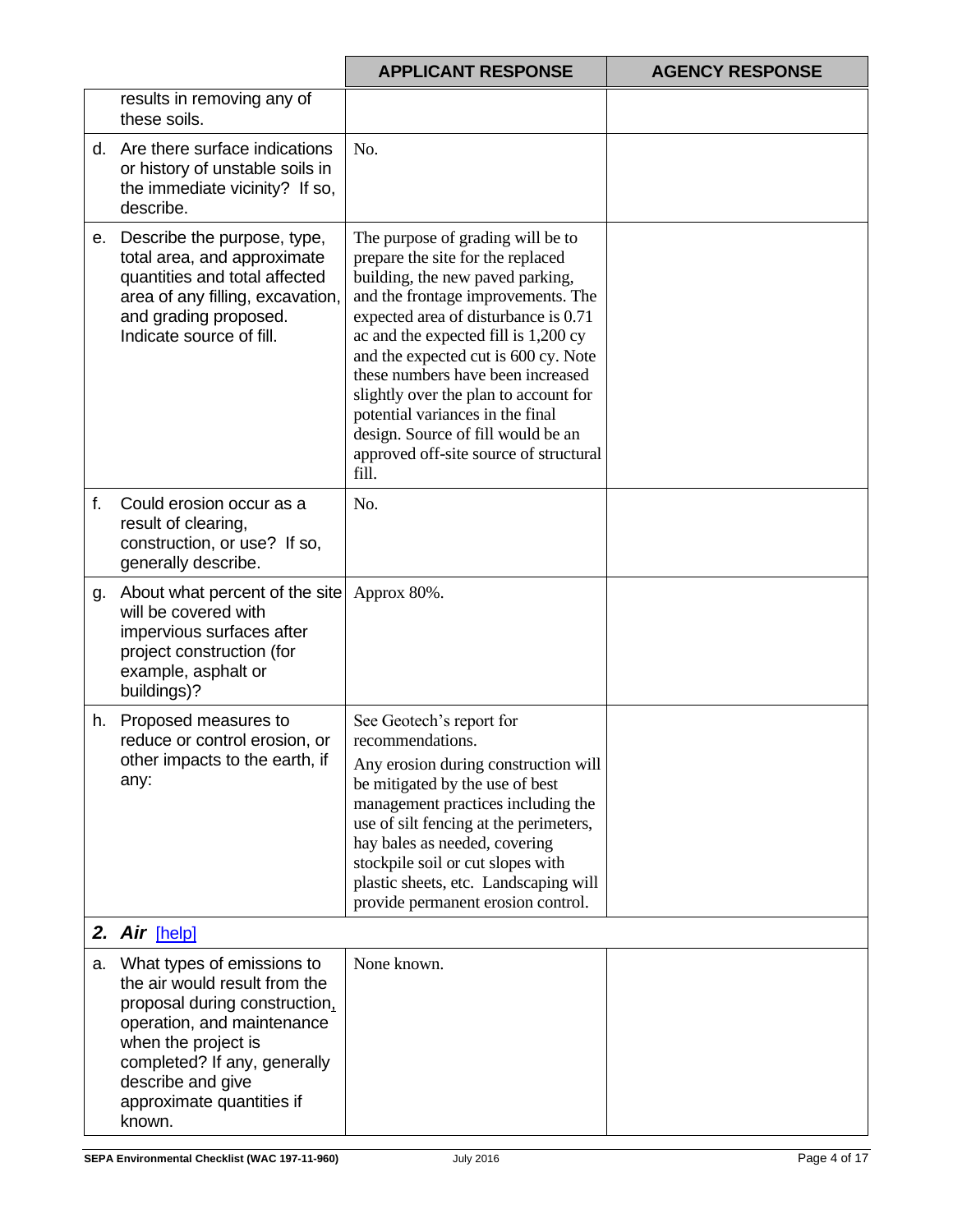|    |                                                                                                                                                                                                                                                                                           | <b>APPLICANT RESPONSE</b> | <b>AGENCY RESPONSE</b> |
|----|-------------------------------------------------------------------------------------------------------------------------------------------------------------------------------------------------------------------------------------------------------------------------------------------|---------------------------|------------------------|
|    | b. Are there any off-site sources<br>of emissions or odor that may<br>affect your proposal? If so,<br>generally describe.                                                                                                                                                                 | No.                       |                        |
| C. | Proposed measures to<br>reduce or control emissions<br>or other impacts to air, if any:                                                                                                                                                                                                   | None.                     |                        |
| 3. | <b>Water</b> [help]                                                                                                                                                                                                                                                                       |                           |                        |
| а. | Surface Water: [help]                                                                                                                                                                                                                                                                     |                           |                        |
| 1) | Is there any surface water<br>body on or in the immediate<br>vicinity of the site (including<br>year-round and seasonal<br>streams, saltwater, lakes,<br>ponds, wetlands)? If yes,<br>describe type and provide<br>names. If appropriate, state<br>what stream or river it flows<br>into. | No.                       |                        |
| 2) | Will the project require any<br>work over, in, or adjacent to<br>(within 200 feet) the<br>described waters? If yes,<br>please describe and attach<br>available plans.                                                                                                                     | No.                       |                        |
| 3) | Estimate the amount of fill<br>and dredge material that<br>would be placed in or<br>removed from surface water<br>or wetlands and indicate the<br>area of the site that would be<br>affected. Indicate the source<br>of fill material.                                                    | None.                     |                        |
| 4) | Will the proposal require<br>surface water withdrawals or<br>diversions? Give general<br>description, purpose, and<br>approximate quantities if<br>known.                                                                                                                                 | No.                       |                        |
| 5) | Does the proposal lie within a<br>100-year floodplain? If so,<br>note location on the site plan.                                                                                                                                                                                          | No.                       |                        |
| 6) | Does the proposal involve<br>any discharges of waste<br>materials to surface waters?<br>If so, describe the type of                                                                                                                                                                       | No.                       |                        |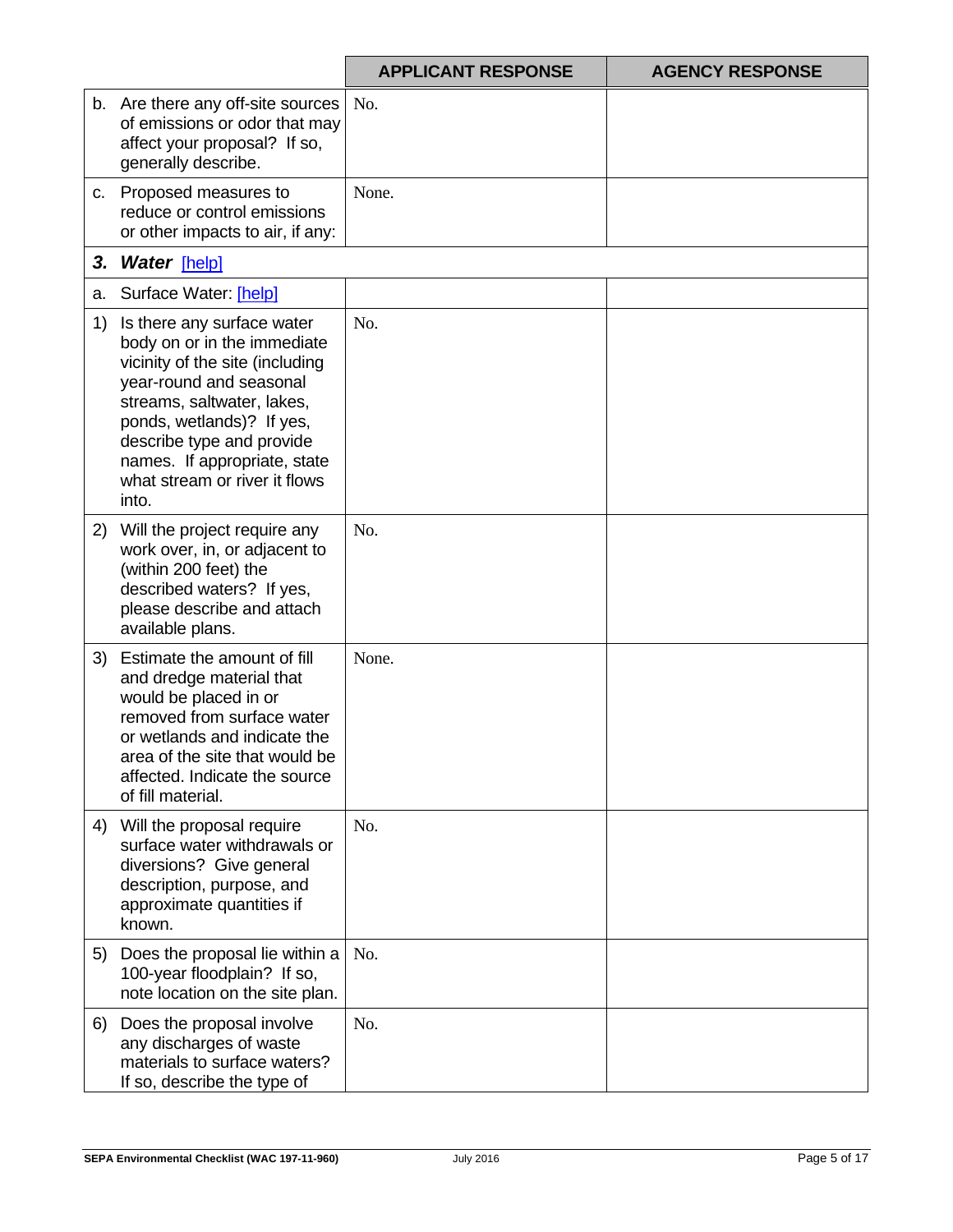|     |                                                                                                                                                                                                                                                                                                                                                                                                                                                              | <b>APPLICANT RESPONSE</b>                                                                                                                                                                                                                                                            | <b>AGENCY RESPONSE</b> |
|-----|--------------------------------------------------------------------------------------------------------------------------------------------------------------------------------------------------------------------------------------------------------------------------------------------------------------------------------------------------------------------------------------------------------------------------------------------------------------|--------------------------------------------------------------------------------------------------------------------------------------------------------------------------------------------------------------------------------------------------------------------------------------|------------------------|
|     | waste and anticipated volume<br>of discharge.                                                                                                                                                                                                                                                                                                                                                                                                                |                                                                                                                                                                                                                                                                                      |                        |
| b.  | Ground Water: [help]                                                                                                                                                                                                                                                                                                                                                                                                                                         |                                                                                                                                                                                                                                                                                      |                        |
| 1)  | Will groundwater be<br>withdrawn from a well for<br>drinking water or other<br>purposes? If so, give a<br>general description of the<br>well, proposed uses and<br>approximate quantities<br>withdrawn from the well. Will<br>water be discharged to<br>groundwater? Give general<br>description, purpose, and<br>approximate quantities if<br>known.                                                                                                        | No.                                                                                                                                                                                                                                                                                  |                        |
| (2) | Describe waste material that<br>will be discharged into the<br>ground from septic tanks or<br>other sources, if any (for<br>example: Domestic sewage;<br>industrial, containing the<br>following chemicals.;<br>agricultural; etc.). Describe<br>the general size of the<br>system, the number of such<br>systems, the number of<br>houses to be served (if<br>applicable), or the number of<br>animals or humans the<br>system(s) are expected to<br>serve. | None.                                                                                                                                                                                                                                                                                |                        |
| c.  | Water runoff (including<br>stormwater):                                                                                                                                                                                                                                                                                                                                                                                                                      |                                                                                                                                                                                                                                                                                      |                        |
| 1)  | Describe the source of runoff<br>(including storm water) and<br>method of collection and<br>disposal, if any (include<br>quantities, if known). Where<br>will this water flow? Will this<br>water flow into other waters?<br>If so, describe.                                                                                                                                                                                                                | The source of runoff is direct<br>precipitation. Runoff from paved<br>areas will be sloped to catchbasins,<br>collected, treated, and discharged to<br>the City storm system. Ultimate<br>discharge is the Snoqualmie River.<br>Calculations are included in the<br>preliminary TIR. |                        |
| 2)  | Could waste materials enter<br>ground or surface waters? If<br>so, generally describe.                                                                                                                                                                                                                                                                                                                                                                       | Yes, any time runoff is exposed to<br>pollutant generating surfaces such as<br>parking lots, there is a chance for<br>oils and heavy metals to enter the<br>flow.                                                                                                                    |                        |
| 3)  | Does the proposal alter or<br>otherwise affect drainage                                                                                                                                                                                                                                                                                                                                                                                                      | No.                                                                                                                                                                                                                                                                                  |                        |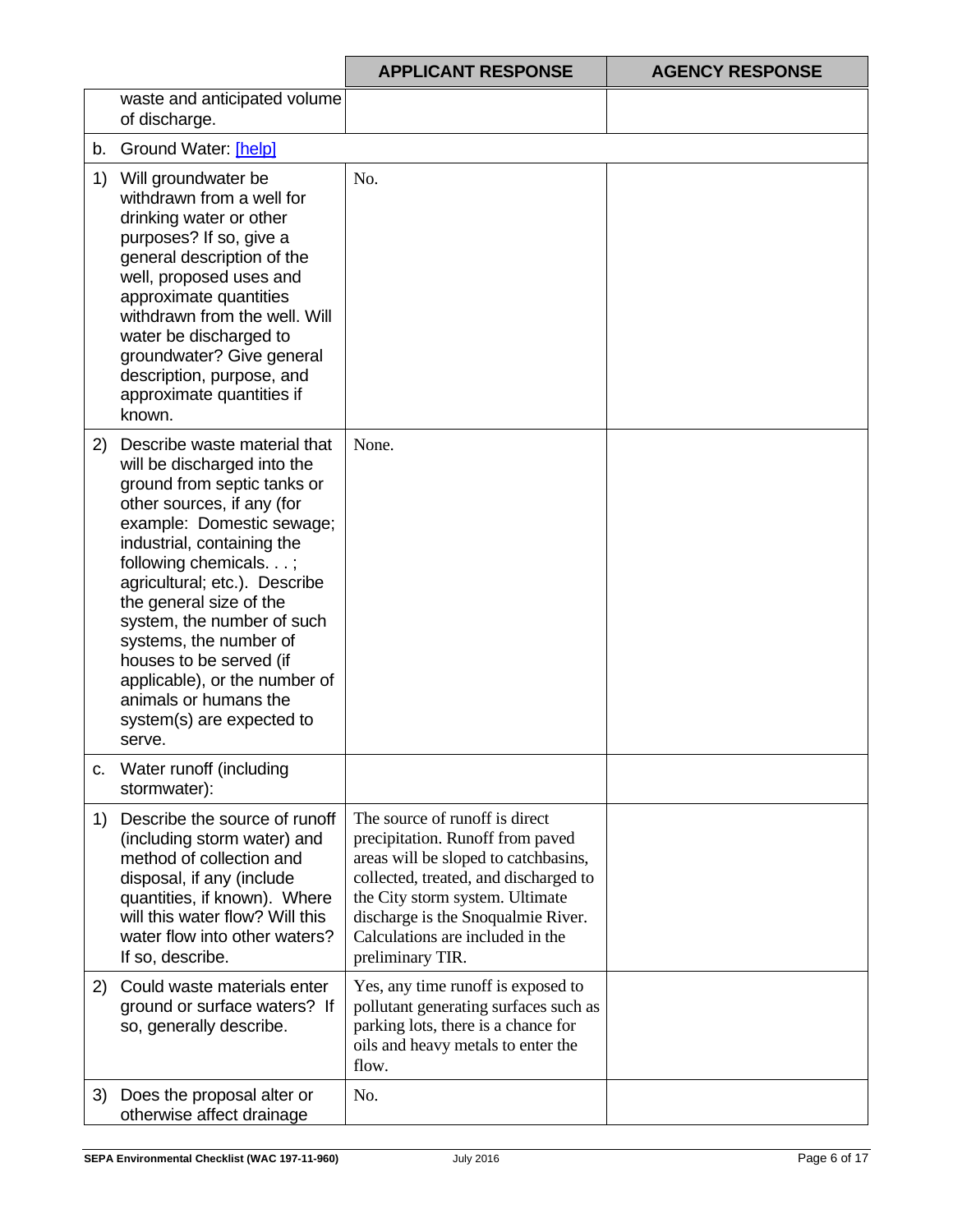|    |                                                                                                                                                                                                                                                                                                                                                                                                                   | <b>APPLICANT RESPONSE</b>                                                                                                                                                                                                        | <b>AGENCY RESPONSE</b> |
|----|-------------------------------------------------------------------------------------------------------------------------------------------------------------------------------------------------------------------------------------------------------------------------------------------------------------------------------------------------------------------------------------------------------------------|----------------------------------------------------------------------------------------------------------------------------------------------------------------------------------------------------------------------------------|------------------------|
|    | patterns in the vicinity of the<br>site? If so, describe.                                                                                                                                                                                                                                                                                                                                                         |                                                                                                                                                                                                                                  |                        |
|    | d. Proposed measures to<br>reduce or control surface,<br>ground, and runoff water, and<br>drainage pattern impacts, if<br>any:                                                                                                                                                                                                                                                                                    | The runoff will be collected and<br>treated with a pre-manufactured<br>cartridge filter system prior to<br>discharge to the City storm system.<br>See the preliminary TIR for further<br>information.                            |                        |
|    | 4. Plants [help]                                                                                                                                                                                                                                                                                                                                                                                                  |                                                                                                                                                                                                                                  |                        |
| а. | Check the types of vegetation<br>found on the site: deciduous<br>tree: alder, maple, aspen,<br>other; evergreen tree: fir,<br>cedar, pine, other; shrubs;<br>grass; pasture; crop or grain;<br>orchards, vineyards or other<br>permanent crops; wet soil<br>plants: cattail, buttercup,<br>bullrush, skunk cabbage,<br>other; water plants: water lily,<br>eelgrass, milfoil, other; other<br>types of vegetation | Shrubs exist in the setback along the<br>west property line.<br>No trees exist on site.<br>There are (7) trees in the ROW that<br>will be removed for required<br>frontage improvements and<br>replaced with new trees.          |                        |
| b. | What kind and amount of<br>vegetation will be removed or<br>altered?                                                                                                                                                                                                                                                                                                                                              | No healthy shrubs will be removed.<br>Additional shrubs and trees will be<br>added for a landscape buffer along<br>the west property line. New trees<br>and shrubs will be added in<br>landscape islands throughout the<br>site. |                        |
| C. | List threatened and<br>endangered species known<br>to be on or near the site.                                                                                                                                                                                                                                                                                                                                     | None.                                                                                                                                                                                                                            |                        |
|    | d. Proposed landscaping, use of<br>native plants, or other<br>measures to preserve or<br>enhance vegetation on the<br>site, if any:                                                                                                                                                                                                                                                                               | All plants used in the proposed<br>landscaping are either native and/or<br>drought tolerant to ensure viable<br>growth and optimal use of water and<br>maintenance.                                                              |                        |
| е. | List all noxious weeds and<br>invasive species known to be<br>on or near the site.                                                                                                                                                                                                                                                                                                                                | Himalayan Blackberry, English Ivy<br>and Japanese Knotweed on the West<br>property line on the subject and the<br>neighboring property. These will be<br>eradicated from the subject property.                                   |                        |
|    | 5. Animals [help]                                                                                                                                                                                                                                                                                                                                                                                                 |                                                                                                                                                                                                                                  |                        |
| а. | List any birds and other<br>animals which have been<br>observed on or near the site<br>or are known to be on or near<br>the site. Examples include:                                                                                                                                                                                                                                                               | None.                                                                                                                                                                                                                            |                        |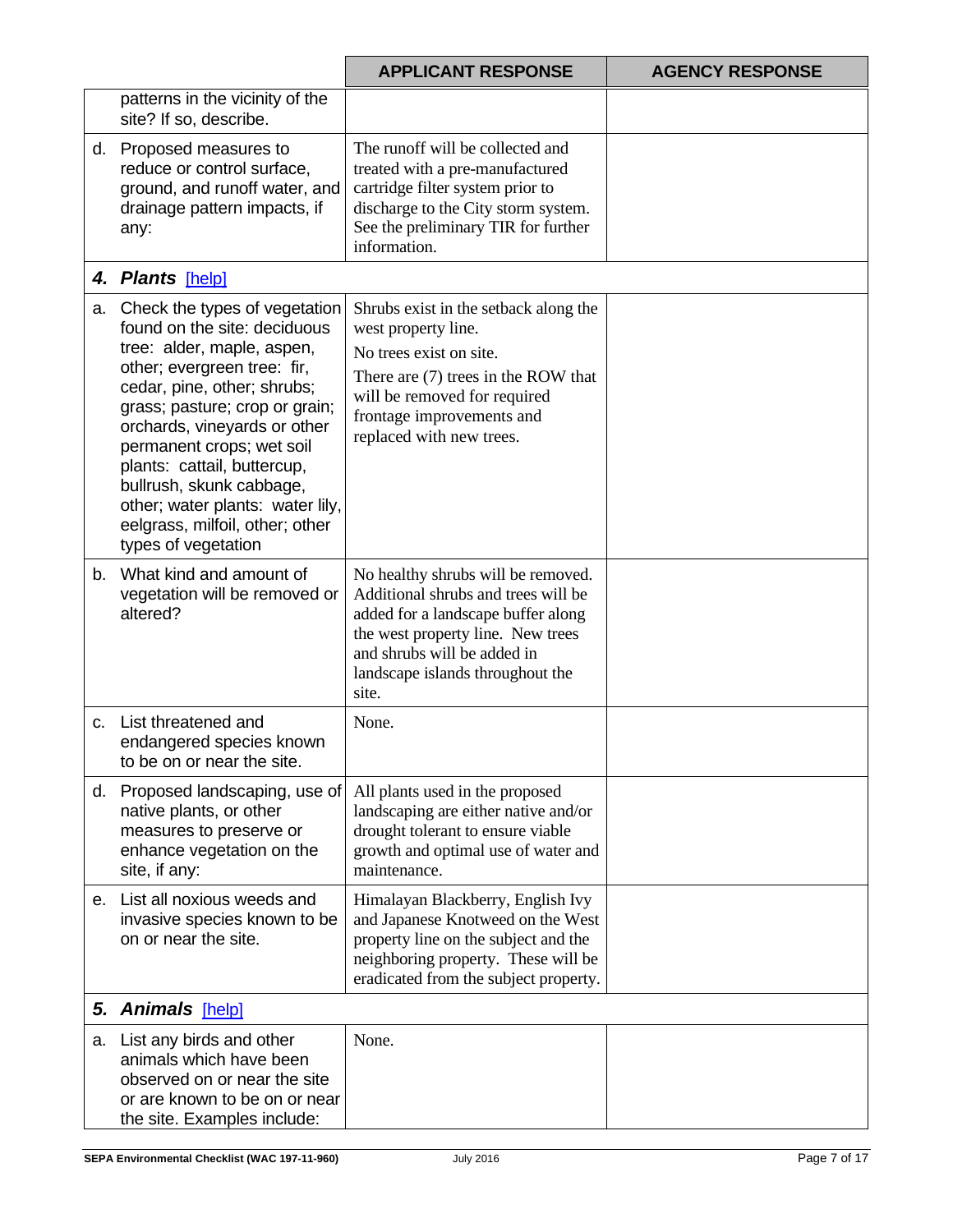|    |                                                                                                                                                                                                                                | <b>APPLICANT RESPONSE</b>                                                                                                 | <b>AGENCY RESPONSE</b> |
|----|--------------------------------------------------------------------------------------------------------------------------------------------------------------------------------------------------------------------------------|---------------------------------------------------------------------------------------------------------------------------|------------------------|
|    | birds: hawk, heron, eagle,<br>songbirds; mammals: deer,<br>bear, elk, beaver; fish: bass,<br>salmon, trout, herring,<br>shellfish                                                                                              |                                                                                                                           |                        |
|    | b. List any threatened and<br>endangered species known<br>to be on or near the site.                                                                                                                                           | None.                                                                                                                     |                        |
| c. | Is the site part of a migration<br>route? If so, explain.                                                                                                                                                                      | Yes, all of Duvall is in the Pacific<br>Flyway.                                                                           |                        |
|    | d. Proposed measures to<br>preserve or enhance wildlife,<br>if any:                                                                                                                                                            | None.                                                                                                                     |                        |
|    | e. List any invasive animal<br>species known to be on or<br>near the site.                                                                                                                                                     | None.                                                                                                                     |                        |
|    | 6. Energy and Natural Resources [help]                                                                                                                                                                                         |                                                                                                                           |                        |
| a. | What kinds of energy<br>(electric, natural gas, oil,<br>wood stove, solar) will be<br>used to meet the completed<br>project's energy needs?<br>Describe whether it will be<br>used for heating,<br>manufacturing, etc.         | Electric heat pump and/or gas<br>furnace for heating/cooling.<br>Gas hot water tank.<br>Electricity for lights and power. |                        |
|    | b. Would your project affect the<br>potential use of solar energy<br>by adjacent properties? If so,<br>generally describe.                                                                                                     | No.                                                                                                                       |                        |
| C. | What kinds of energy<br>conservation features are<br>included in the plans of this<br>proposal? List other proposed<br>measures to reduce or<br>control energy impacts, if<br>any:                                             | Proposal is to meet the 2018 WA<br>State Energy code.                                                                     |                        |
|    | 7. Environmental Health<br>[help]                                                                                                                                                                                              |                                                                                                                           |                        |
|    | a. Are there any environmental<br>health hazards, including<br>exposure to toxic chemicals,<br>risk of fire and explosion,<br>spill, or hazardous waste, that<br>could occur as a result of this<br>proposal? If so, describe. | No.                                                                                                                       |                        |
| 1) | Describe any known or<br>possible contamination at the                                                                                                                                                                         | See "Environmental Hazards<br>Assessment" report prepared by JS<br>Held, 4.2020.                                          |                        |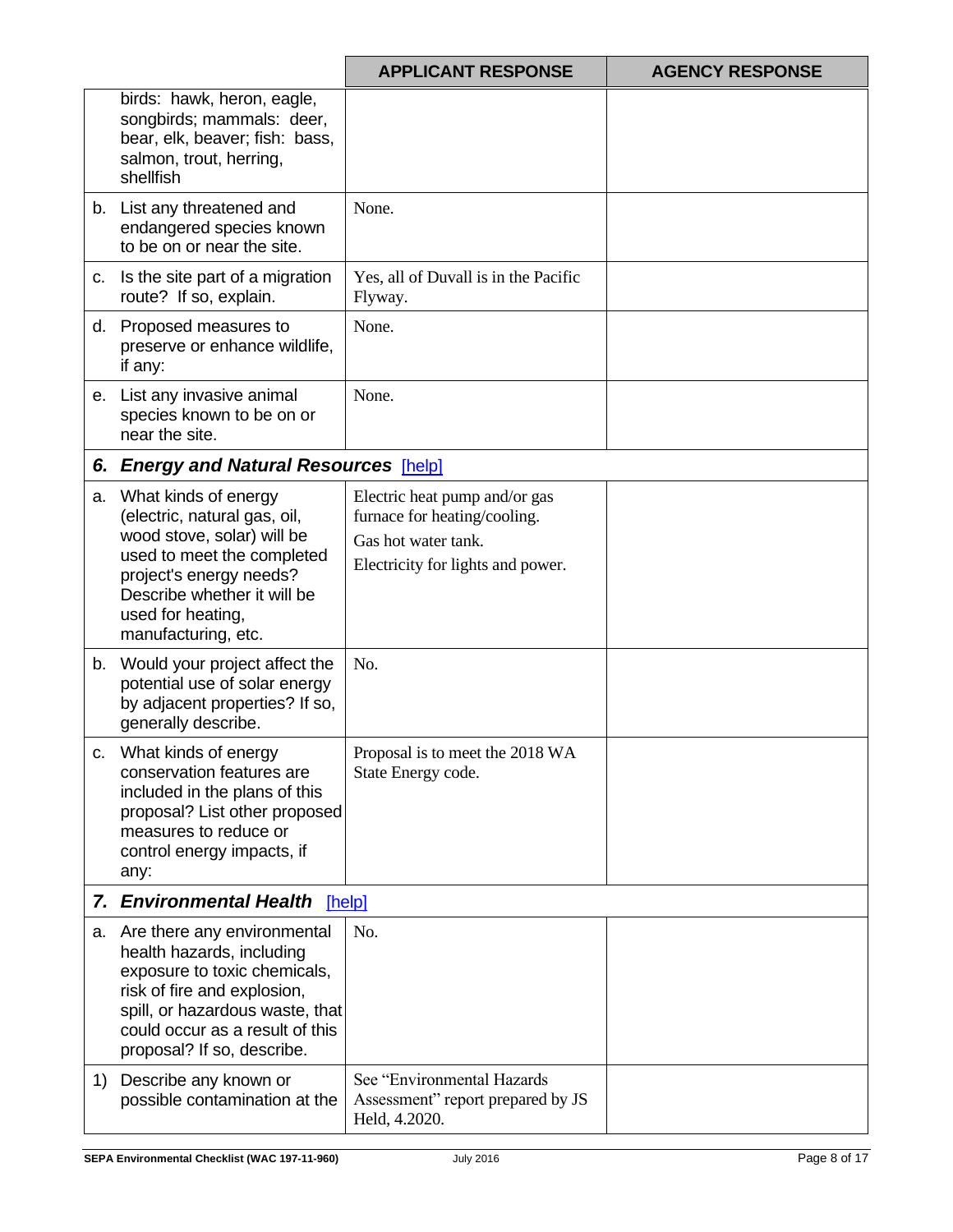|    |                                                                                                                                                                                                                                                            | <b>APPLICANT RESPONSE</b>                                                                                                                                                                                           | <b>AGENCY RESPONSE</b> |
|----|------------------------------------------------------------------------------------------------------------------------------------------------------------------------------------------------------------------------------------------------------------|---------------------------------------------------------------------------------------------------------------------------------------------------------------------------------------------------------------------|------------------------|
|    | site from present or past<br>uses.                                                                                                                                                                                                                         | Some asbestos and lead were<br>identified in the charred remains and<br>were disposed of at an appropriate<br>hazardous waste facility. All<br>remains of the original building have<br>been cleared from the site. |                        |
| 2) | Describe existing hazardous<br>chemicals/conditions that<br>might affect project<br>development and design.<br>This includes underground<br>hazardous liquid and gas<br>transmission pipelines<br>located within the project<br>area and in the vicinity.  | None.                                                                                                                                                                                                               |                        |
| 3) | Describe any toxic or<br>hazardous chemicals that<br>might be stored, used, or<br>produced during the project's<br>development or construction,<br>or at any time during the<br>operating life of the project.                                             | During construction, none beyond<br>those materials common to a<br>lightwood frame project.<br>None during the operating life of the<br>project.                                                                    |                        |
| 4) | Describe special emergency<br>services that might be<br>required.                                                                                                                                                                                          | None.                                                                                                                                                                                                               |                        |
| 5) | Proposed measures to<br>reduce or control<br>environmental health<br>hazards, if any:                                                                                                                                                                      | None.                                                                                                                                                                                                               |                        |
|    | b. Noise                                                                                                                                                                                                                                                   |                                                                                                                                                                                                                     |                        |
|    | 1) What types of noise exist in<br>the area which may affect<br>your project (for example:<br>traffic, equipment, operation,<br>other)?                                                                                                                    | None.                                                                                                                                                                                                               |                        |
| 2) | What types and levels of<br>noise would be created by or<br>associated with the project on<br>a short-term or a long-term<br>basis (for example: traffic,<br>construction, operation,<br>other)? Indicate what hours<br>noise would come from the<br>site. | Truck and construction noise<br>between 7:00am and 6:00pm, as<br>allowed by the city's noise<br>ordinance.                                                                                                          |                        |
| 3) | Proposed measures to<br>reduce or control noise<br>impacts, if any:                                                                                                                                                                                        | Limit construction hours to the time<br>window permitted by the city.                                                                                                                                               |                        |
|    | 8. Land and Shoreline Use [help]                                                                                                                                                                                                                           |                                                                                                                                                                                                                     |                        |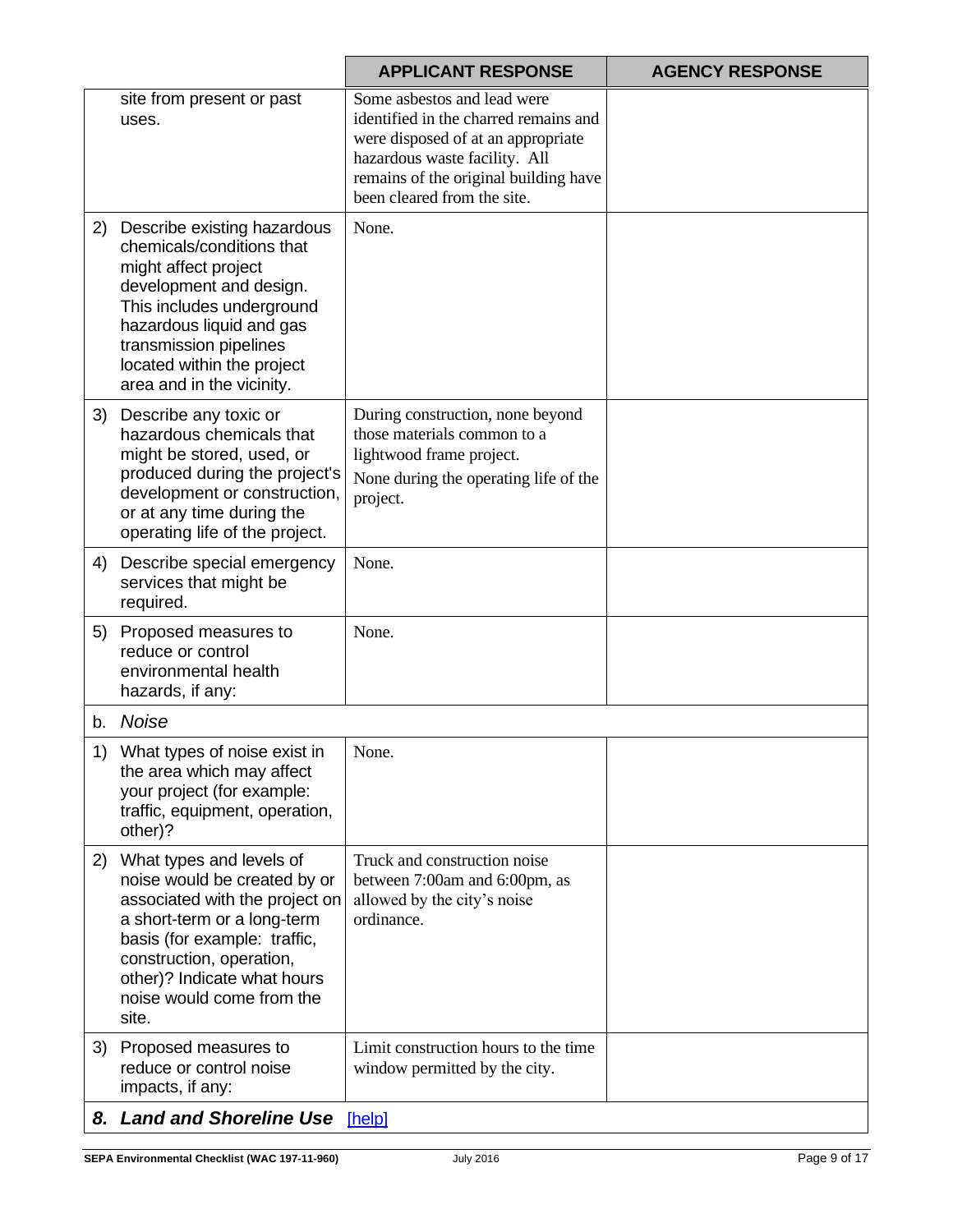|             |                                                                                                                                                                                                                                                                                                                                                                                                                                        | <b>APPLICANT RESPONSE</b>                                                                                                                                                               | <b>AGENCY RESPONSE</b> |
|-------------|----------------------------------------------------------------------------------------------------------------------------------------------------------------------------------------------------------------------------------------------------------------------------------------------------------------------------------------------------------------------------------------------------------------------------------------|-----------------------------------------------------------------------------------------------------------------------------------------------------------------------------------------|------------------------|
|             | a. What is the current use of the<br>site and adjacent properties?<br>Will the proposal affect<br>current land uses on nearby<br>or adjacent properties? If so,<br>describe.                                                                                                                                                                                                                                                           | Current use of the site is a church.<br>Adjacent properties are single family<br>residential.<br>The proposal will not affect current<br>land uses on nearby or adjacent<br>properties. |                        |
|             | b. Has the project site been<br>used as working farmlands or<br>working forest lands? If so,<br>describe. How much<br>agricultural or forest land of<br>long-term commercial<br>significance will be converted<br>to other uses as a result of<br>the proposal, if any? If<br>resource lands have not been<br>designated, how many acres<br>in farmland or forest land tax<br>status will be converted to<br>nonfarm or nonforest use? | No.                                                                                                                                                                                     |                        |
| 1)          | Will the proposal affect or be<br>affected by surrounding<br>working farm or forest land<br>normal business operations,<br>such as oversize equipment<br>access, the application of<br>pesticides, tilling, and<br>harvesting? If so, how:                                                                                                                                                                                             | No.                                                                                                                                                                                     |                        |
| C.          | Describe any structures on<br>the site.                                                                                                                                                                                                                                                                                                                                                                                                | A Fellowship building exists on the<br>north lot. 32'x50' footprint.<br>1 story with basement.                                                                                          |                        |
| d.          | Will any structures be<br>demolished? If so, what?                                                                                                                                                                                                                                                                                                                                                                                     | No.<br>The original sanctuary on the south<br>lot burned completely and all<br>remains have been removed.                                                                               |                        |
| е.          | What is the current zoning<br>classification of the site?                                                                                                                                                                                                                                                                                                                                                                              | R6, Old Town Neighborhood                                                                                                                                                               |                        |
| $f_{\cdot}$ | What is the current<br>comprehensive plan<br>designation of the site?                                                                                                                                                                                                                                                                                                                                                                  | Same as current designation                                                                                                                                                             |                        |
| g.          | If applicable, what is the<br>current shoreline master<br>program designation of the<br>site?                                                                                                                                                                                                                                                                                                                                          | Not applicable                                                                                                                                                                          |                        |
| h.          | Has any part of the site been<br>classified as a critical area by                                                                                                                                                                                                                                                                                                                                                                      | No.                                                                                                                                                                                     |                        |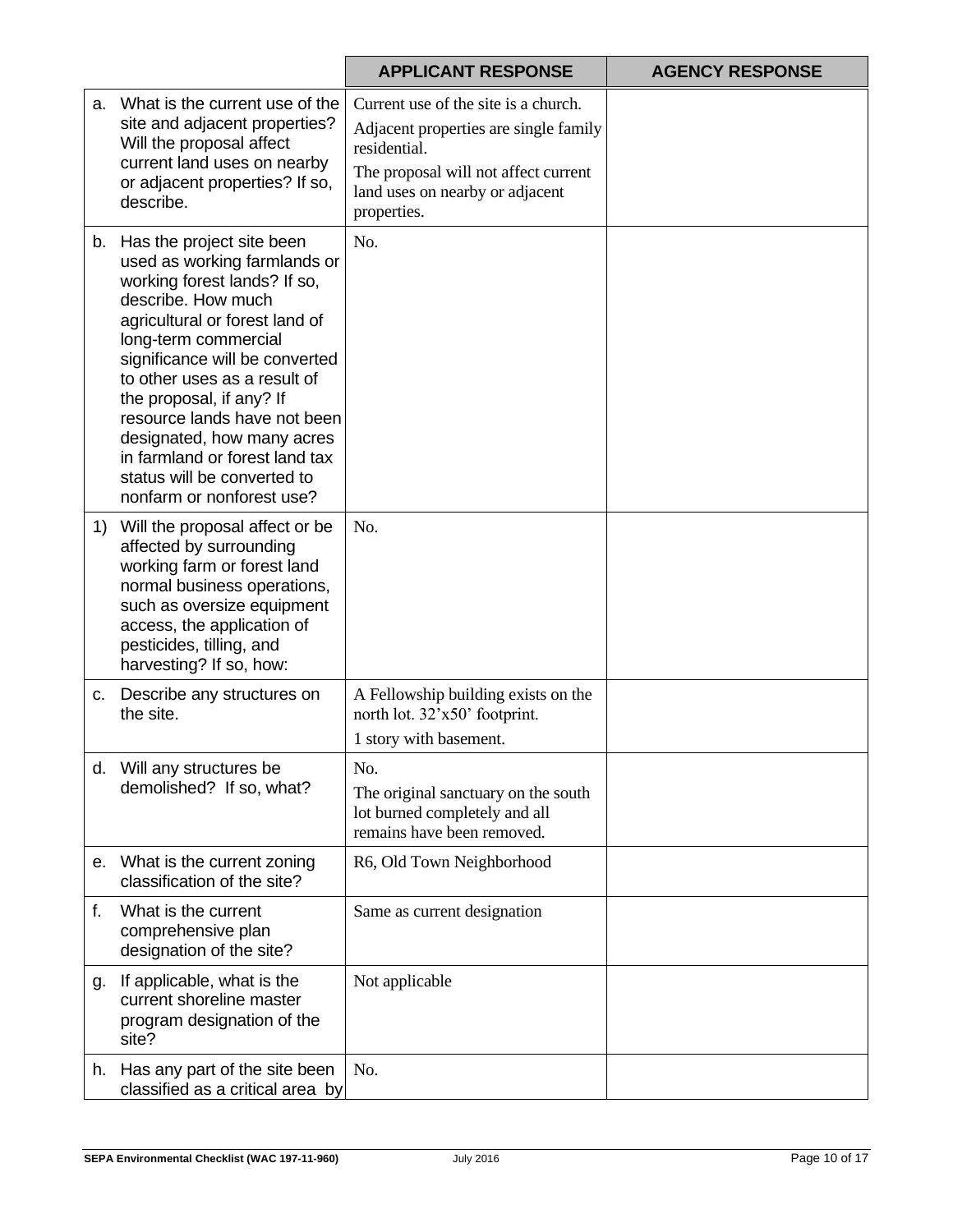|    |                                                                                                                                                               | <b>APPLICANT RESPONSE</b>                                                                                                                                                                                                                                                                                       | <b>AGENCY RESPONSE</b> |
|----|---------------------------------------------------------------------------------------------------------------------------------------------------------------|-----------------------------------------------------------------------------------------------------------------------------------------------------------------------------------------------------------------------------------------------------------------------------------------------------------------|------------------------|
|    | the city or county? If so,<br>specify.                                                                                                                        |                                                                                                                                                                                                                                                                                                                 |                        |
| i. | Approximately how many<br>people would reside or work<br>in the completed project?                                                                            | 3-5 employees                                                                                                                                                                                                                                                                                                   |                        |
| j. | Approximately how many<br>people would the completed<br>project displace?                                                                                     | None.                                                                                                                                                                                                                                                                                                           |                        |
| k. | Proposed measures to avoid<br>or reduce displacement<br>impacts, if any:                                                                                      | None.                                                                                                                                                                                                                                                                                                           |                        |
| I. | Proposed measures to<br>ensure the proposal is<br>compatible with existing and<br>projected land uses and<br>plans, if any:                                   | The proposed rebuild will be<br>reviewed through the city's Master<br>Use and Site Plan Review permitting<br>process to confirm compatibility<br>with the neighborhood and the city.                                                                                                                            |                        |
|    | m. Proposed measures to<br>reduce or control impacts to<br>agricultural and forest lands<br>of long-term commercial<br>significance, if any:                  | None.                                                                                                                                                                                                                                                                                                           |                        |
| 9. | <b>Housing [help]</b>                                                                                                                                         |                                                                                                                                                                                                                                                                                                                 |                        |
|    | a. Approximately how many<br>units would be provided, if<br>any? Indicate whether high,<br>middle, or low-income<br>housing.                                  | None.                                                                                                                                                                                                                                                                                                           |                        |
|    | b. Approximately how many<br>units, if any, would be<br>eliminated? Indicate whether<br>high, middle, or low-income<br>housing.                               | None.                                                                                                                                                                                                                                                                                                           |                        |
| C. | Proposed measures to<br>reduce or control housing<br>impacts, if any:                                                                                         | None.                                                                                                                                                                                                                                                                                                           |                        |
|    | 10. Aesthetics [help]                                                                                                                                         |                                                                                                                                                                                                                                                                                                                 |                        |
| a. | What is the tallest height of<br>any proposed structure(s),<br>not including antennas; what<br>is the principal exterior<br>building material(s)<br>proposed? | On the uphill (parking lot) side, the<br>top of roof ridge is $+/-34$ <sup>2</sup> -8" above<br>the parking lot plus an additional<br>16'-9" to the top of the steeple.<br>On the downhill side, the top of roof<br>ridge is $+/-44$ <sup><math>-</math></sup> -0" above the ground<br>level, plus the steeple. |                        |
| b. | What views in the immediate<br>vicinity would be altered or<br>obstructed?                                                                                    | None.                                                                                                                                                                                                                                                                                                           |                        |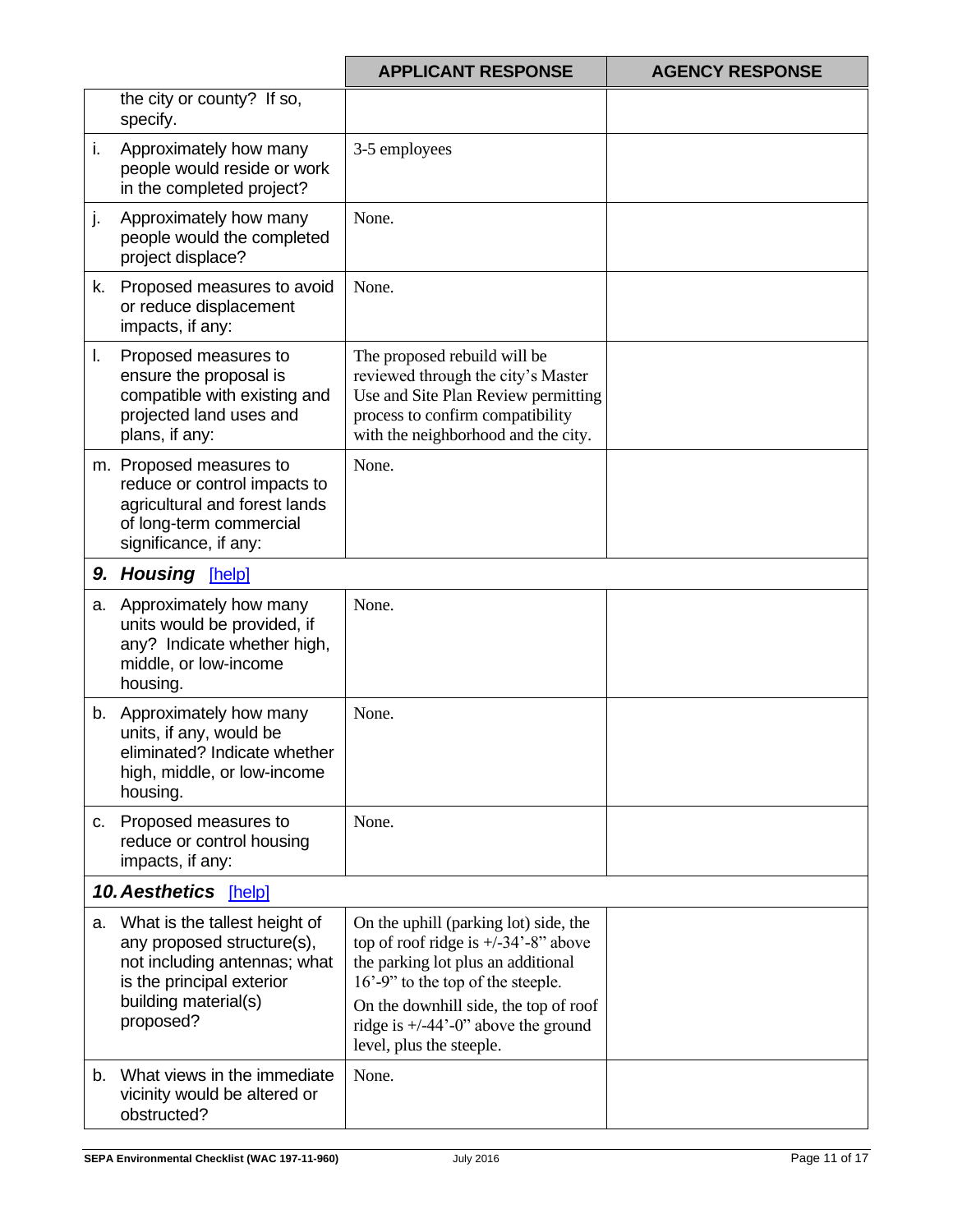|    |                                                                                                                                                                                                                                                     | <b>APPLICANT RESPONSE</b>                                                                                                                                                                                                                                                   | <b>AGENCY RESPONSE</b> |  |  |
|----|-----------------------------------------------------------------------------------------------------------------------------------------------------------------------------------------------------------------------------------------------------|-----------------------------------------------------------------------------------------------------------------------------------------------------------------------------------------------------------------------------------------------------------------------------|------------------------|--|--|
| C. | Proposed measures to<br>reduce or control aesthetic<br>impacts, if any:                                                                                                                                                                             | Landscaping is proposed to screen<br>the parking lot and to soften the<br>south street facing façade.                                                                                                                                                                       |                        |  |  |
|    | 11. Light and Glare [help]                                                                                                                                                                                                                          |                                                                                                                                                                                                                                                                             |                        |  |  |
| а. | What type of light or glare will<br>the proposal produce? What<br>time of day would it mainly<br>occur?                                                                                                                                             | Lighting is proposed as required by<br>the city of Duvall: street lights,<br>parking lot lights, pathway lights,<br>plus a minimal amount of lights to<br>illuminate the building façade and<br>signage facing NE Stella St<br>The lights would be on from dusk to<br>dawn. |                        |  |  |
|    | b. Could light or glare from the<br>finished project be a safety<br>hazard or interfere with<br>views?                                                                                                                                              | No.                                                                                                                                                                                                                                                                         |                        |  |  |
| C. | What existing off-site sources<br>of light or glare may affect<br>your proposal?                                                                                                                                                                    | None.                                                                                                                                                                                                                                                                       |                        |  |  |
|    | d. Proposed measures to<br>reduce or control light and<br>glare impacts, if any:                                                                                                                                                                    | Engineered lighting analysis will be<br>provided as required by the city of<br>Duvall.                                                                                                                                                                                      |                        |  |  |
|    | 12. Recreation [help]                                                                                                                                                                                                                               |                                                                                                                                                                                                                                                                             |                        |  |  |
|    | a. What designated and<br>informal recreational<br>opportunities are in the<br>immediate vicinity?                                                                                                                                                  | None.                                                                                                                                                                                                                                                                       |                        |  |  |
| b. | Would the proposed project<br>displace any existing<br>recreational uses? If so,<br>describe.                                                                                                                                                       | No.                                                                                                                                                                                                                                                                         |                        |  |  |
|    | c. Proposed measures to<br>reduce or control impacts on<br>recreation, including<br>recreation opportunities to be<br>provided by the project or<br>applicant, if any:                                                                              | Not applicable.                                                                                                                                                                                                                                                             |                        |  |  |
|    | 13. Historic and cultural preservation [help]                                                                                                                                                                                                       |                                                                                                                                                                                                                                                                             |                        |  |  |
|    | a. Are there any buildings,<br>structures, or sites, located<br>on or near the site that are<br>over 45 years old listed in or<br>eligible for listing in national,<br>state, or local preservation<br>registers ? If so, specifically<br>describe. | None known.                                                                                                                                                                                                                                                                 |                        |  |  |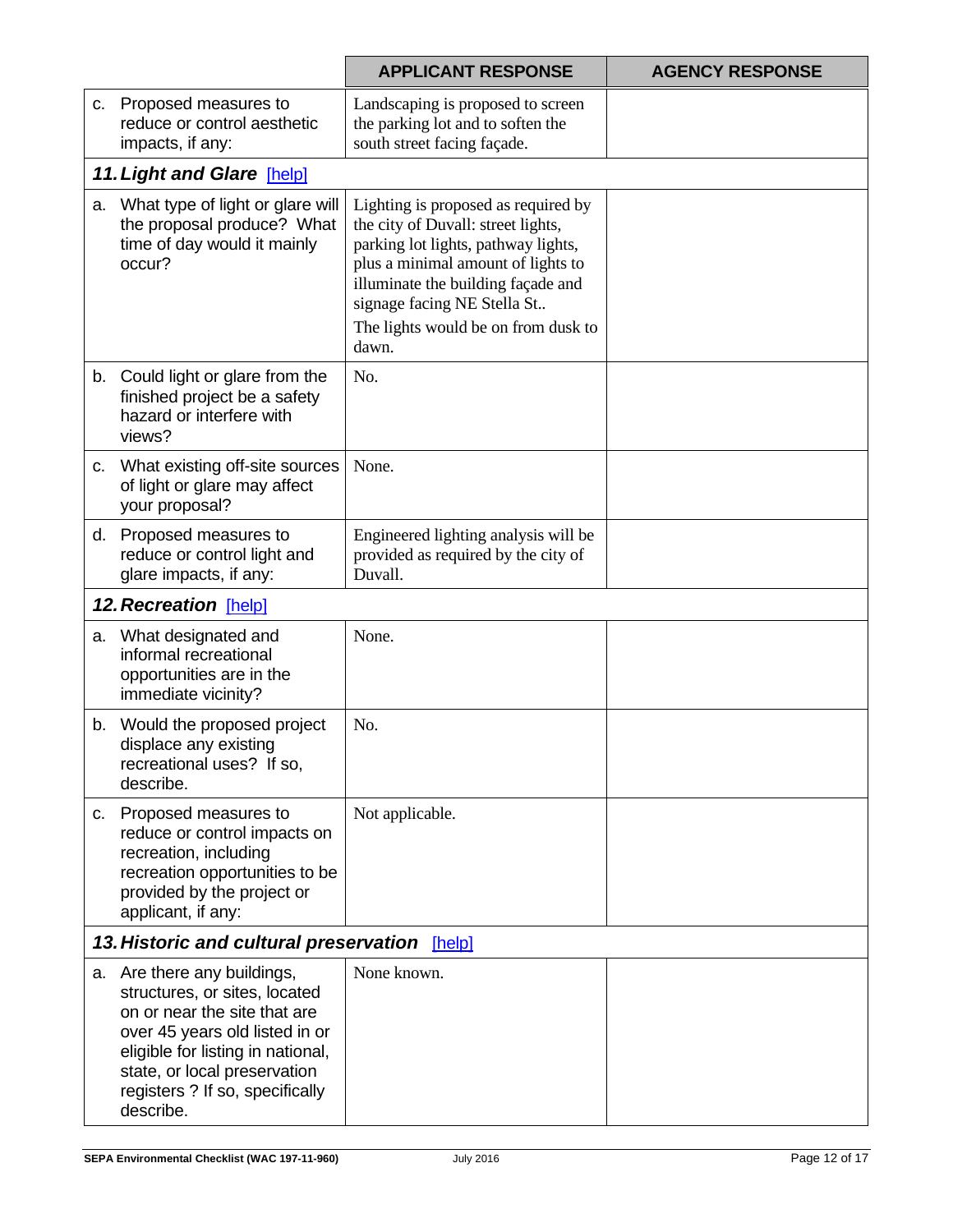|         |                                                                                                                                                                                                                                                                                                                                                                                | <b>APPLICANT RESPONSE</b>                                                                                                                                     | <b>AGENCY RESPONSE</b> |
|---------|--------------------------------------------------------------------------------------------------------------------------------------------------------------------------------------------------------------------------------------------------------------------------------------------------------------------------------------------------------------------------------|---------------------------------------------------------------------------------------------------------------------------------------------------------------|------------------------|
|         | b. Are there any landmarks,<br>features, or other evidence of<br>Indian or historic use or<br>occupation? This may include<br>human burials or old<br>cemeteries. Are there any<br>material evidence, artifacts,<br>or areas of cultural<br>importance on or near the<br>site? Please list any<br>professional studies<br>conducted at the site to<br>identify such resources. | No.                                                                                                                                                           |                        |
| $C_{1}$ | Describe the methods used<br>to assess the potential<br>impacts to cultural and<br>historic resources on or near<br>the project site. Examples<br>include consultation with<br>tribes and the department of<br>archeology and historic<br>preservation, archaeological<br>surveys, historic maps, GIS<br>data, etc.                                                            | None.                                                                                                                                                         |                        |
|         | d. Proposed measures to avoid,<br>minimize, or compensate for<br>loss, changes to, and<br>disturbance to resources.<br>Please include plans for the<br>above and any permits that<br>may be required.                                                                                                                                                                          | None.                                                                                                                                                         |                        |
|         | <b>14. Transportation [help]</b>                                                                                                                                                                                                                                                                                                                                               |                                                                                                                                                               |                        |
|         | a. Identify public streets and<br>highways serving the site or<br>affected geographic area and<br>describe proposed access to<br>the existing street system.<br>Show on site plans, if any.                                                                                                                                                                                    | The property is bordered by 3<br>existing streets: NE Stella St.,<br>Broadway Ave. NE, and NE Cherry<br>St.                                                   |                        |
|         | b. Is the site or affected<br>geographic area currently<br>served by public transit? If<br>so, generally describe. If not,<br>what is the approximate<br>distance to the nearest transit<br>stop?                                                                                                                                                                              | King County Metro services Duvall.<br>The nearest boarding location from<br>the site is approx 0.3 miles away,<br>located at Main St NE and NE<br>Stewart St. |                        |
| C.      | How many additional parking<br>spaces would the completed<br>project or non-project<br>proposal have? How many                                                                                                                                                                                                                                                                 | There were originally 30 parking<br>spaces on site. The city required that<br>the project provide as many parking<br>spaces as originally provided. The       |                        |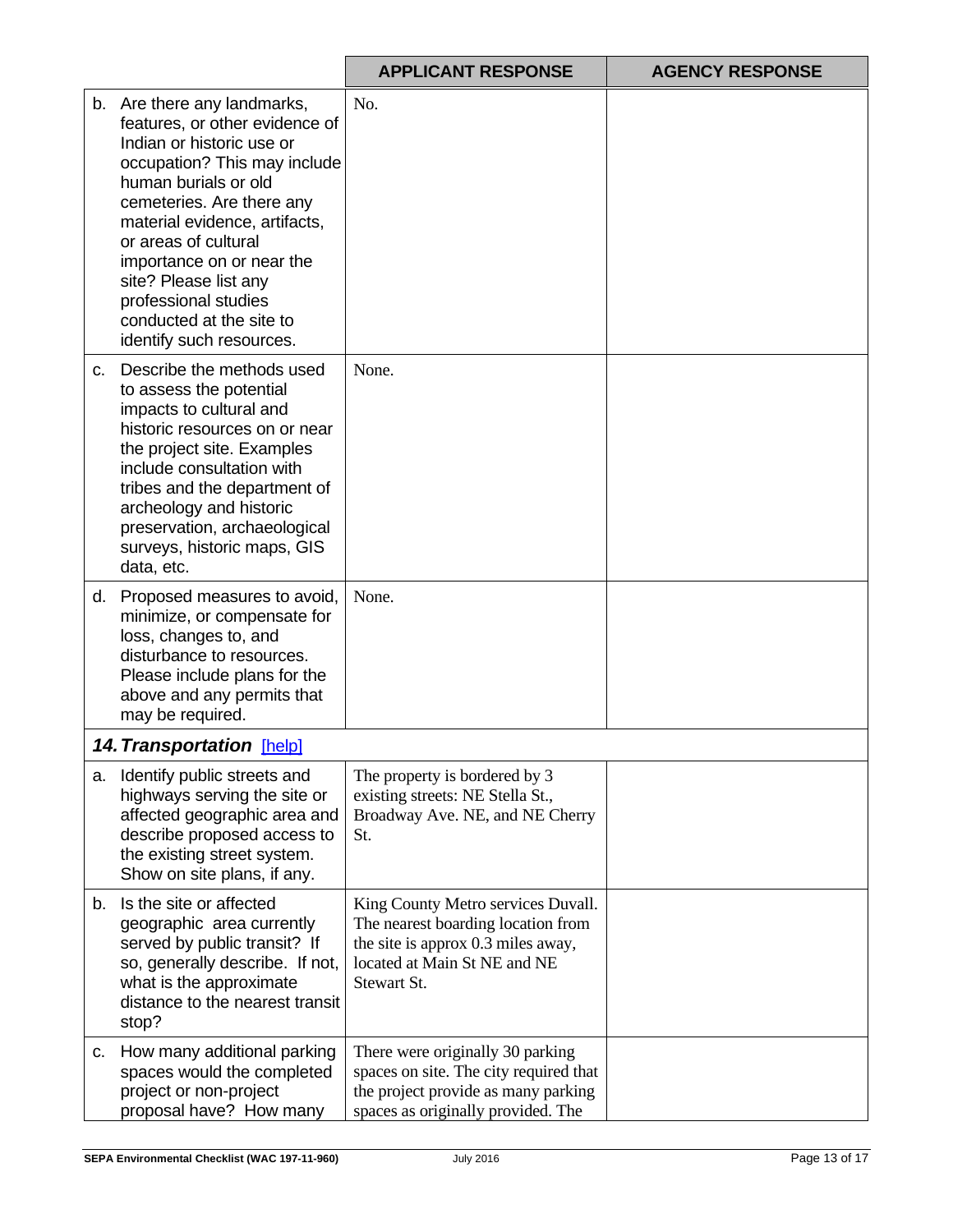|    |                                                                                                                                                                                                                                                                                                                                                     | <b>APPLICANT RESPONSE</b>                                                                                                                                                                                                                                                      | <b>AGENCY RESPONSE</b> |
|----|-----------------------------------------------------------------------------------------------------------------------------------------------------------------------------------------------------------------------------------------------------------------------------------------------------------------------------------------------------|--------------------------------------------------------------------------------------------------------------------------------------------------------------------------------------------------------------------------------------------------------------------------------|------------------------|
|    | would the project or proposal<br>eliminate?                                                                                                                                                                                                                                                                                                         | project proposes 28 spaces on site<br>and 2 parallel spaces on NE Cherry.                                                                                                                                                                                                      |                        |
|    | d. Will the proposal require any<br>new or improvements to<br>existing roads, streets,<br>pedestrian, bicycle or state<br>transportation facilities, not<br>including driveways? If so,<br>generally describe (indicate<br>whether public or private).                                                                                              | The city requires improvements to<br>all 3 frontages, including new curbs,<br>sidewalks and street lights.<br>Broadway also needs to be<br>somewhat widened per the city's<br>public works design standards.                                                                   |                        |
|    | e. Will the project or proposal<br>use (or occur in the<br>immediate vicinity of) water,<br>rail, or air transportation? If<br>so, generally describe.                                                                                                                                                                                              | No.                                                                                                                                                                                                                                                                            |                        |
| f. | How many vehicular trips per<br>day would be generated by<br>the completed project or<br>proposal? If known, indicate<br>when peak volumes would<br>occur and what percentage of<br>the volume would be trucks<br>(such as commercial and<br>nonpassenger vehicles).<br>What data or transportation<br>models were used to make<br>these estimates? | Vehicular trips are expected to be<br>similar to the volume generated by<br>the original building, with peak<br>volumes during Sunday morning<br>services. The only trucks anticipated<br>are mid-week trash/recycle service<br>trucks.<br>No transportation models were used. |                        |
|    | g. Will the proposal interfere<br>with, affect or be affected by<br>the movement of agricultural<br>and forest products on roads<br>or streets in the area? If so,<br>generally describe.                                                                                                                                                           | No.                                                                                                                                                                                                                                                                            |                        |
| h. | Proposed measures to<br>reduce or control<br>transportation impacts, if any:                                                                                                                                                                                                                                                                        | None.                                                                                                                                                                                                                                                                          |                        |
|    | <b>15. Public Services [help]</b>                                                                                                                                                                                                                                                                                                                   |                                                                                                                                                                                                                                                                                |                        |
| а. | Would the project result in an<br>increased need for public<br>services (for example: fire<br>protection, police protection,<br>public transit, health care,<br>schools, other)? If so,<br>generally describe.                                                                                                                                      | No.                                                                                                                                                                                                                                                                            |                        |
| b. | Proposed measures to<br>reduce or control direct<br>impacts on public services, if<br>any.                                                                                                                                                                                                                                                          | None.                                                                                                                                                                                                                                                                          |                        |